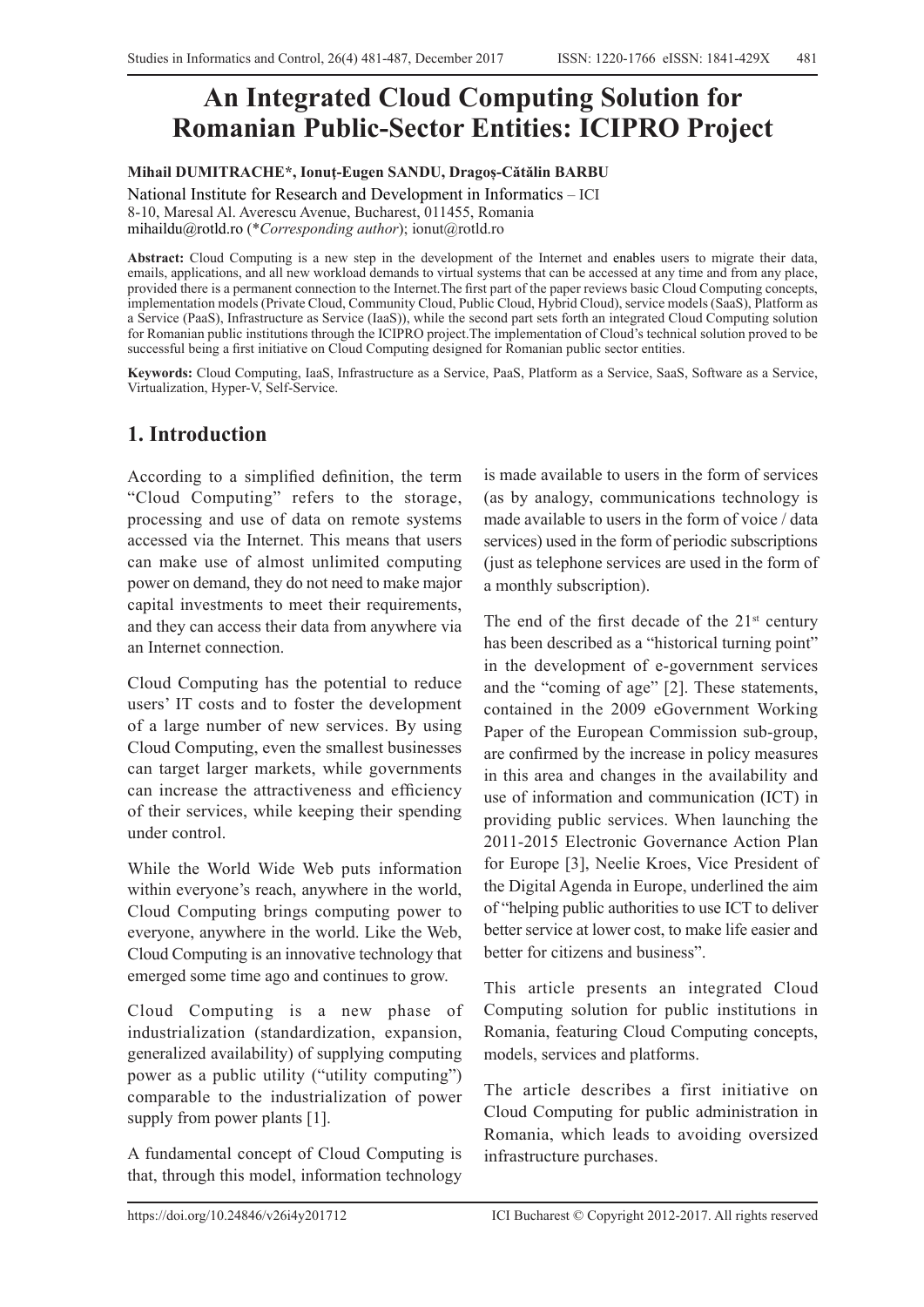Section 2 shows the main cloud models, section 3 presents cloud computing services, while section 4 deals with the requirements needed for implementing national cloud computing as an integrated solution. Further on, the paper presents the ICIPRO Project and section 6 proposes a general architecture for implementing hardware and software infrastructure. The article ends with several discussions and concluding comments presented in section 7 and 8 respectively.

## **2. Cloud Models**

In terms of Cloud models, four main use patterns (Private, Public, Hybrid, Community) are identified. Cloud models used in organizations are in most cases Private or Hybrid, while service providers use the Public and Hybrid models. Based on good practice and recommendations from standardization bodies, Cloud models are defined as:

*Private Cloud:* The IT infrastructure is used by a single multi-consumer organization and can be managed by the organization itself or outsourced to a third party. In case of a Private Cloud, unlike a traditional Data Center, the resources available are optimized. There are many organizations that have implemented their own private Cloud systems such as IBM, HP, Microsoft, etc.

*Public Cloud:* The IT infrastructure is available to the public or to a part of the public based on certain criteria, or on an industrial segment or area of interest. Within this model, IT infrastructure is owned and managed by a service provider (commercial, governmental, academic, or mixed). Services can be accessed via the Internet and data protection is ensured by the service provider. Examples of Public Cloud services: Windows Azure Platform from Microsoft, AWS from Amazon, AppEngine and Gmail from Google etc.

*Hybrid Cloud:* The IT infrastructure involves one or more Public or Private Cloud components regarded as a unit using the same technology.

*Community Cloud:* The IT infrastructure is shared by several organizations in order to provide services to a particular community, which shares the same functional requirements. Within this model the IT infrastructure is owned and operated

by one or more organizations from the community, a third party or a combination of them, and may exist physically inside or outside the organization.

#### **3. Cloud Computing Services**

According to user requirements, there are several Cloud Computing solutions available on the market. These are defined by NIST (National Institute of Standards and Technology) [4] in three main categories or "service models". These models are usually applied to private, public and institutional Cloud.

**IaaS** (**I**nfrastructure **a**s **aS**ervice): the first model that complies with NIST Cloud Computing characteristics. In this model a supplier (service provider) rents IT infrastructure, i.e. distant virtual machines that can replace the companies' local IT infrastructure. IaaS includes the entire stack of infrastructure resources providing Automation all the way to advanced virtualization and also providing facilities such as cooling solutions, electric power, etc. for the hardware platforms hosted. The provider of such services is responsible for the management of possible hardware failures.

Examples of IaaS: Amazon Web Service (AWS), Google Compute Engine (GCE), Rackspace Cloud, IBM Open SmartCloud Enterprise, HP Enterprise Converged Infrastructure.

**PaaS** (**P**latform **a**s **aS**ervice): the provider supports and offers pre-configured components including programming languages, application servers and databases for web application developers. PaaS sits between IaaS and SaaS, without being a finished product that can be accessed directly by the end users, but adds − in relation to the IaaS − an extra level of integration with the application development frameworks, middle-ware capabilities and functions, such as databases, stacks of queries.

Examples of PaaS: Engine Yard, Red Hat OpenShift, Google App Engine, Heroku, AppFog, Windows Azure Cloud Services, Amazon Web Services, AWS, Caspio.

**SaaS** (**S**oftware **a**s a **S**ervice): the most common form of Cloud for the common user – the service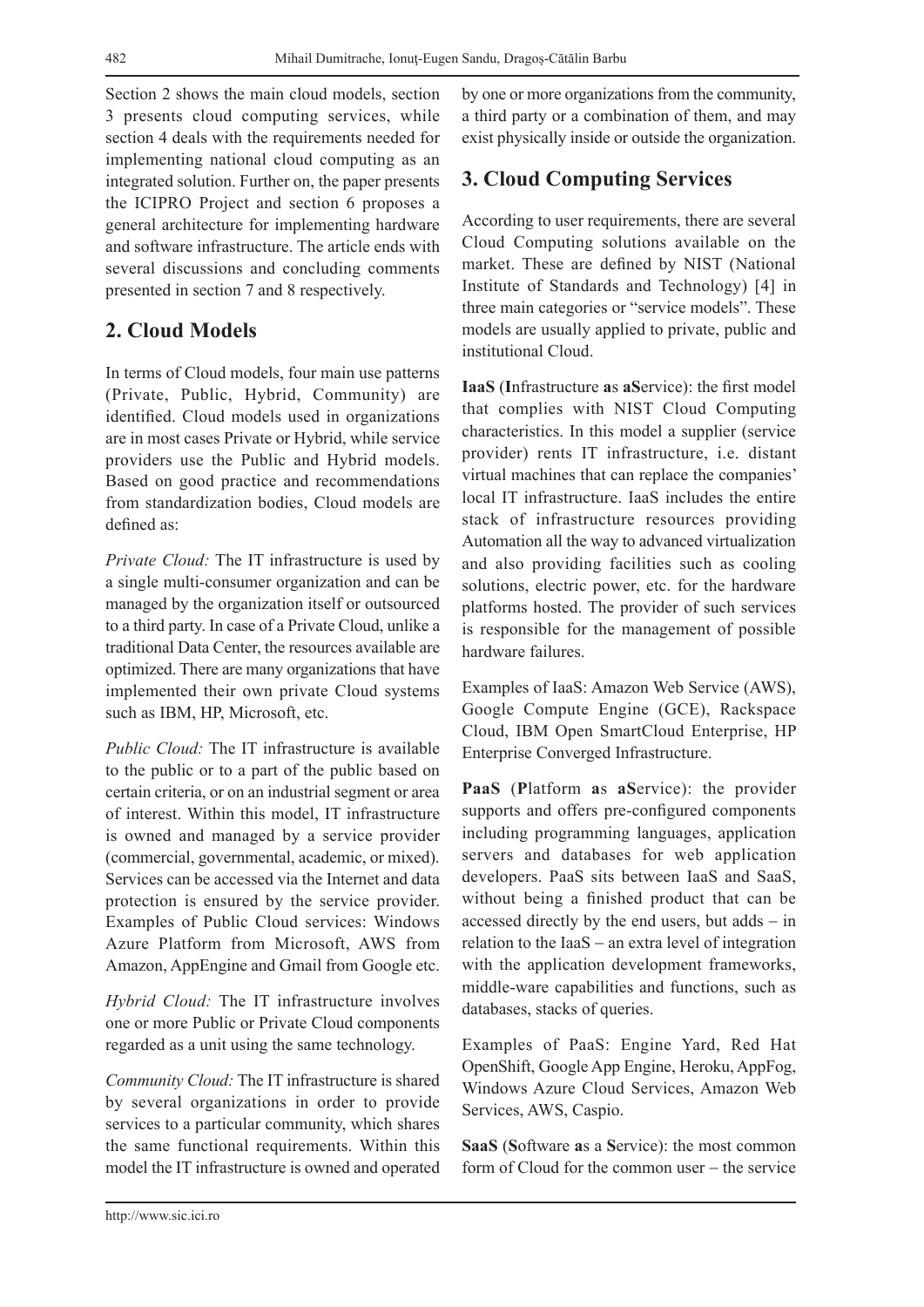provider offers "on-demand" applications to the end users. These applications, usually paid by subscription, are hosted and managed by the service provider and replace traditional applications installed by users on their equipment. Such services are largely intended for webbased desktop applications such as e-mail, word processing, spreadsheet, presentations, calendars, diaries, etc.

Examples of SaaS: Microsoft Office 365, Google Gmail, Google Docs, Zoho Office, Salesforce, Citrix GoToMeeting, Cisco WebEx.

Referring to the three models presented above (IaaS, PaaS, SaaS) one should bear in mind that there are important trade-offs for each of them, regarding the integrated features and complexity − on one side − and the extensibility and security on the other side. Trade-offs among the three Cloud models' deployment include:

- SaaS provides the most integrated functionality with the slightest possibility of extensibility and relatively high level of security (the provider bears a significant share of responsibility for security);
- PaaS allows developers to build their own applications in the upper area of the platform. Therefore, it tends to be more extensible than SaaS. This trade-off extends to security elements, but, based specifically on its flexibility, offers the possibility of integrating an additional security layer;
- IaaS provides the highest level of extensibility. This means that, in general, security capabilities and functionalities do not go beyond protecting the infrastructure itself. This model assumes that the operating systems, applications and content will be managed and secured by the client [5].

## **4. Requirements for Implementing National Cloud Computing as an Integrated Solution**

Implementing Cloud Computing as an integrated solution, on national level involves the following:

1. Data center consolidation: Provides IT resources, storage and processing and communication that will enable the ministries, agencies and other central or local authorities

to migrate computing hardware found in the form of local data centres, or individual computers, on a single central platform, available in a high-availability system based on best practices, thereby reducing costs withadministration of the local, own IT infrastructure, specific to each institution.

- 2. Continuity of service in the aftermath of a disaster (Business Continuity):
- Builds a platform that allows saving data belonging to any local or public institution in Romania.
- Stores images of applications and databases onto a central storage space, allowing for rapid recovery in case of an error occurred within the primary productive system.
- Backup and recovery mechanisms enable planning and execution through the network, allowing users to optimally use your network resources.
- 3. A Cloud Computing Platform that will ensure:
- Improving data centre capabilities both in terms of functionality offered by the building, mechanical and electrical mechanisms made available for operational support.
- Improving network capacity in order to provide effective and centralized support for information systems.
- 4. Cloud Computing Services that will define the basics of Cloud Computing services development:
- Provide adequate services to enable different public institutions to move their core business operations to Cloud Computing platform, or to develop new electronic services. These services will provide IT resources (Processors, Storage Space, Communication Capabilities) as well as specialized software platforms. These services as a whole will be services of the following types: IaaS (Infrastructure as a Service) and PaaS (Platform as a service);
- Ensure a national interoperability platform, providing data integration services and shared services.
- Develop e-government capabilities by implementing specific electronic services.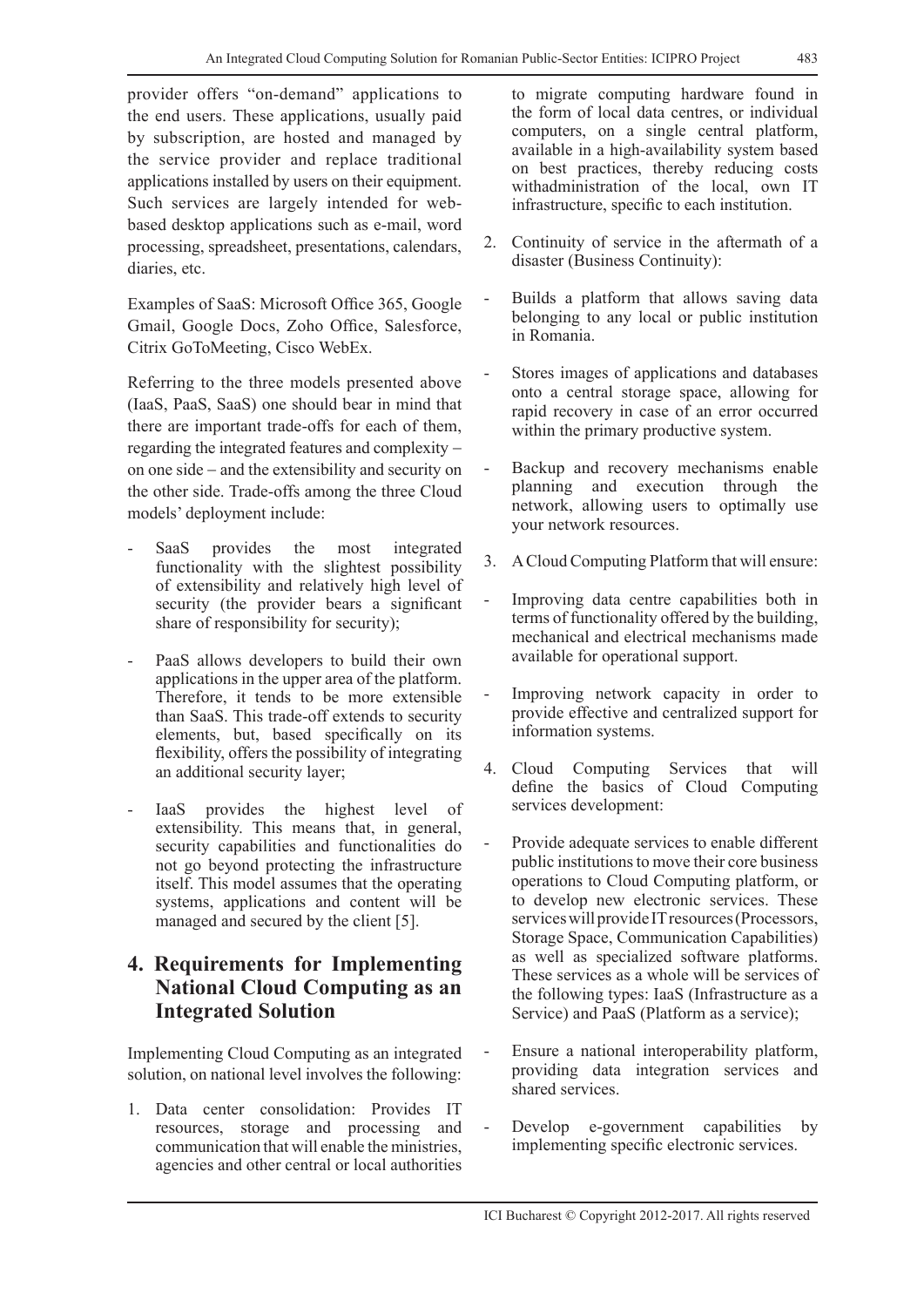- 5. Training and development by providing:
- Training the staff that uses and manages the Cloud Computing integrated solution.
- Online training for the entire Romanian IT&C community on Cloud Computing services of the Romanian Government.
- Developing expertise in order to implement national electronic services by providing all the necessary information and an operational framework that makes it possible to define, develop and implement the above mentioned services.

#### **5. ICIPRO Project**

Such a solution has been implemented and tested at the National Institute for Research and Development in Informatics − (*ICI Bucharest*) through the project *ICIPRO*  (CLOUD INFRASTRUCTURE for PUBLIC INSTITUTIONS in ROMANIA), a Cloud platform designed for Romanian publicsector entities covering the following services: Infrastructure as a Service(IaaS), representing virtual servers, data storage, virtualized cloud resources with access to the self-service type interface; Catalogue of applications/services in the cloud which presumes their existence and integration into a marketplace-type platform (catalogue) and contracting a pack of applications and the corresponding subscriptions in order to use them; Virtual library service through which public institutions may gain access to electronic archiving services and have the possibility to display them through a portal with public access to electronic documents; Open data service through which public institutions contributes to increasing transparency in public administration, having the opportunity to publish in a standardized way information of public interest, on its own initiative, or in response to public requests [6].

ICIPRO is the first consistent initiative related to Cloud Computing in public administration in Romania and should lead to avoiding waste of money in acquiring oversized infrastructures for services that in reality, enjoy only limited success. Through the flexibility the Cloud model proposes the resources allotted to any service (application) can trace transparently the resource

requirements for that service. In this respect, ICIPRO platform can be a good indicator, with an overall perspective, of the level of public services implemented on the desired technical platform. Through monitoring capabilities, ICIPRO platform can look objectively how often a service is used for a public service.

ICIPRO combines the benefits of a public cloud (on-demand, self-service, scalability) with those usually associated with on-premise environments (governance, predictability, control) and is presented primarily as a IaaS service (infrastructure − Infrastructure as a Service).

Components of the technical solution come from large scale manufacturers, with recognized reputation, able to support consistent implementation of these components in Romania, as well as their maintenance.

The main sub-system that forms the foundation for Cloud operation is represented by the management sub-system without which virtual machines created by tenants cannot run properly - it is the core of the Cloud. In the Figure 1, we briefly present these services that work together to serve the tenants' needs to manage their own resources.

From a logical point of view, these servers are connected to each other through a local management network totally isolated from tenants' networks. Cloud infrastructure management is secured only from a specific network area, based on a complete Microsoft-based identity system: Active Directory Domain Services, Active Directory Certificate Services, including Active Directory Federation Services for integration and authentication of services that are connected to the exterior (the self-service portal). This identity system is also used by virtualization provisioning and management servers that work with configuration management servers to maintain the uniformity of existing operating systems as well as easy management of the entire infrastructure.

Operation of these services is carefully monitored by the monitoring service, which presents in real time the state of the whole system and warns when problems arise. Also, automated backup services to quickly restore data in case of data loss/corruption.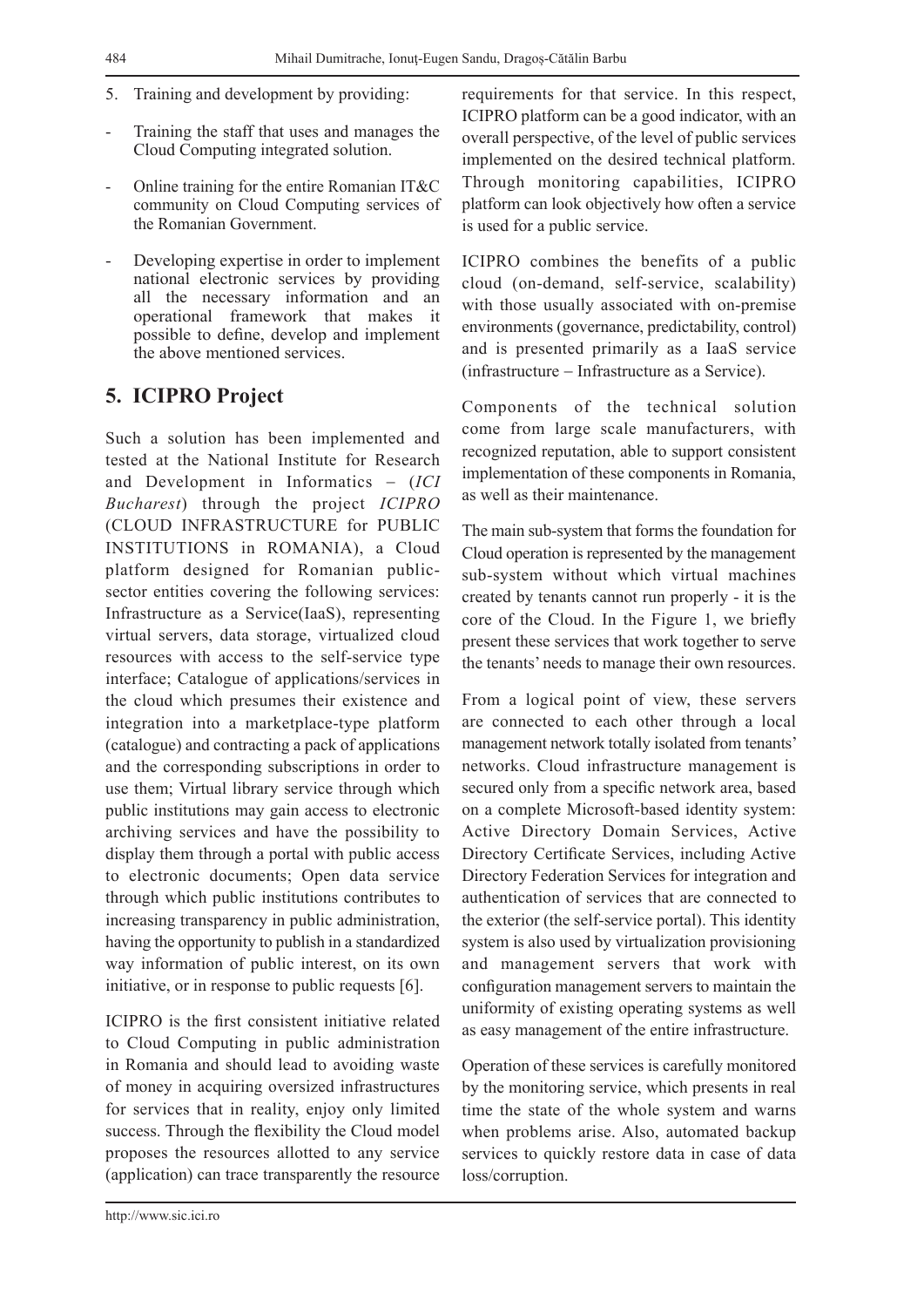

**Figure 1.** ICIPRO general architecture

All irrelevant information is kept in a clustered database that obviously has Microsoft technology behind it, in order to have a high level of compatibility with all existing services.

From the point of view of network connections between end-devices, a simple, flexible and secure implementation was desired, based on the latest technologies that are able to provide a high level of performance; that is why we opted for a convergent communication infrastructure.

## **6. General Architecture**

The general architecture took note of good practices in the field of IT, providing high availability of all critical services by eliminating the Single Point of Failure "(SPoF) and ensuring an optimal level of security on all levels (Figure 1).

#### **6.1 Implementing Hardware Infrastructure**

The hardware infrastructure is provided by:

Servers: NEC (Nippon Electric Corporation) − traditional manufacturer of servers with a high level of quality and performance; it is notable that NEC is firmly committed, through public statements, in promoting the Cloud Computing model in Romania.

- Systems of data storage: HP − a manufacturer with a wide range of advanced equipment in storage portfolio, with a consistent presence in Romania.
- Communication infrastructure: Cisco − world leader in communications infrastructure.
- Backup tape drive: IBM.

#### **6.2 Implementing Software Infrastructure**

The infrastructure is provided by Microsoft software (operating systems, virtualization, provisioning and management system) – the world's largest software company in the world, one of the promoters of the Cloud Computing model worldwide, with products and technologies that have reached highest level presently, the Hypervisor (worldwide: Microsoft Hyper-V Server R2; Operating systems: Microsoft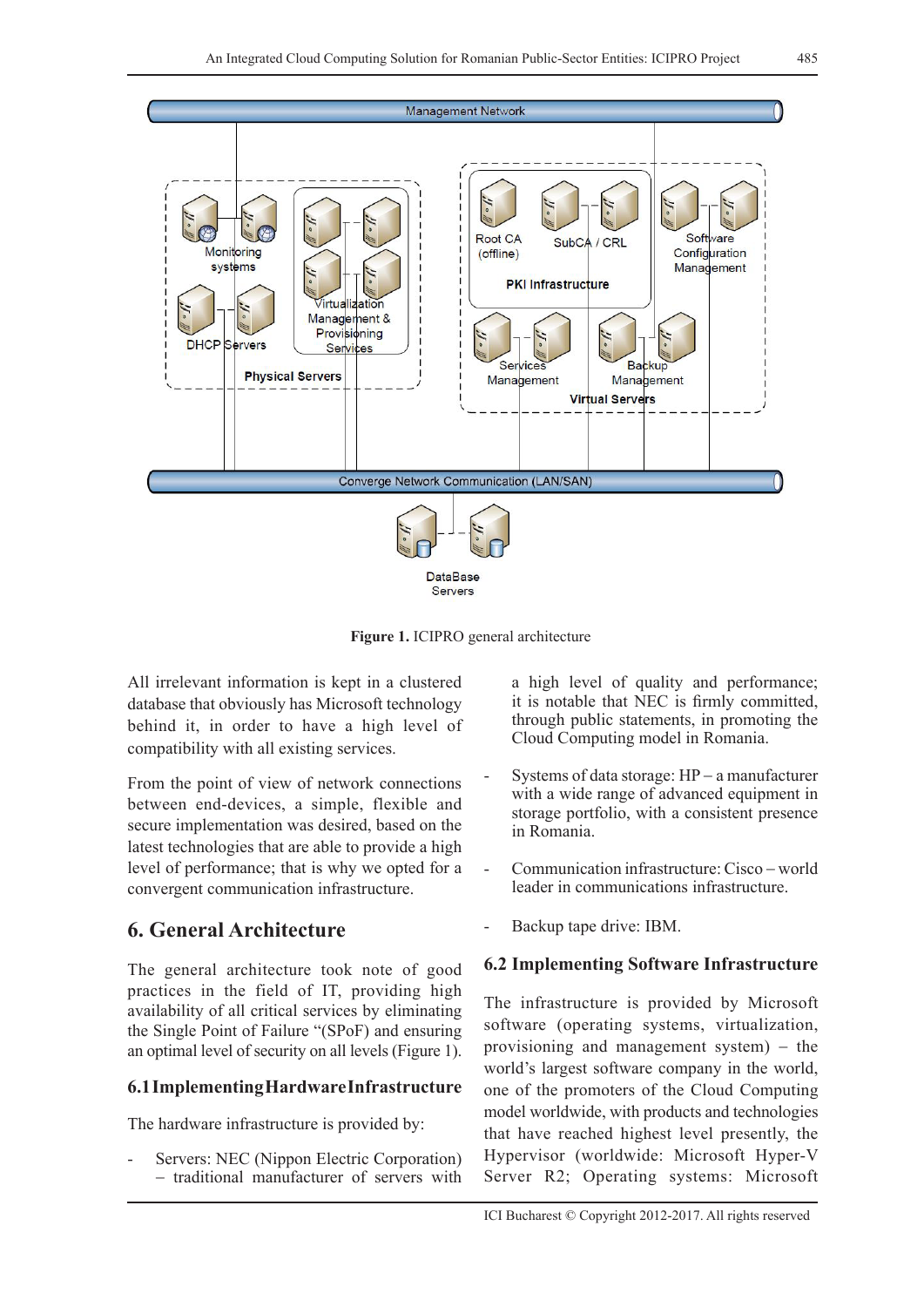Windows Server 2012 R2; System provisioning and infrastructure management: Microsoft System Center R2 2012, complemented by Windows Azure Pack; Users management platform: Microsoft Active Directory; Database management system of Microsoft SQL Server database: 2014 Enterprise Edition).

Infrastructure services are based on the Microsoft virtualization platform Hyper-V R2, 2012 a virtualization platform recognized among industry leaders. In the 2012 R2 edition Hyper-V brings a series of remarkable improvements, including support for large virtual machines (up to 64 virtual processors, 1TB RAM), for an increased number of virtual machines, and also improvements related to resource monitoring, virtual machine and storage space migration etc. Within the ICIPRO project the physical servers were divided according to the requirements of safety and data offered by manufacturers in 4 categories (Fabrics):

- Management  $-20$  nodes: here lie the servers that manage the entire IaaS infrastructure (ADDS, ADCS, SCVMM, Azure, SQL, Backup, Gateway etc.)
- Fabric A  $-62$  processing nodes (type 1) servers – NEC Express5800/E120e-M) – dedicated virtual machine tenants, totalling a processing power that includes 1984 virtual processors, 7932 GB RAM and 70140 Gb storage space
- Fabric B  $-$  62 processing nodes (type 1) servers – NEC Express5800/E120e-M) – dedicated virtual machine tenants, totalling a processing power that includes 1984 virtual processors, 7932 GB RAM and 70140 Gb storage space
- Fabric C  $-$  4 processing nodes (type 2 servers − NEC Express5800/A2040b) − dedicated virtual machine tenants totalling a processing power that includes 384 virtual processors, 1496 GB RAM and 21560 Gb storage space

## **7. Discussions**

Through the self-service Portal included within the infrastructure services, entitled users (representatives of public institutions) can provide and manage infrastructure services made available by ICIPRO. Specifically, through this portal they will be able to define virtual machines, manage their parameters, will be able to define and manage complex services consisting of multiple virtual machines, and more. In order to create virtual machines, there are various hardware profiles and templates with various operation systems, such as Linux (Centos, Ubuntu) or Windows 2012R2. Tenants can also define different types of virtual networks having dedicated external IP addresses, can create VPN tunnels with onpremises resources; all these benefiting from a level of isolation and security offered by protocols such as NVGRE.

Currently the system has several beneficiaries, apart from *ICI-Bucharest* − the owner − that has moved 70 percent of its IT infrastructure to the Cloud.

The Cloud platform provides services to 29 entities, while for other entities the platform is in the process of «establishing the specific usage procedures». Totally, there are 29 subscribed public institutions as follows:

- Ministries and ministerial agencies: **13**
- Universities/Colleges: **6**
- Libraries: **4**
- Institutes/Research Institutions: **4**
- City halls: **2**

In the implementation of the project some problems were identified, among which the following are worth mentioning:

1. Following the exploitation by the tenants of the cloud infrastructure, a difference was found between the information held by SCMSM and the non-Microsoft switches in relation to the number and names of the networks created by the tenants. The cause of the problem increased, namely SCVMM allowed creation of networks that had a "blank" character in their names, while Linuxbased OS switches did not allow these characters.

*Corrective measures* − it was forbidden to create networks that contained blank characters and configurations of the two entities (Microsoft and the networking manufacturer) were manually synchronized.